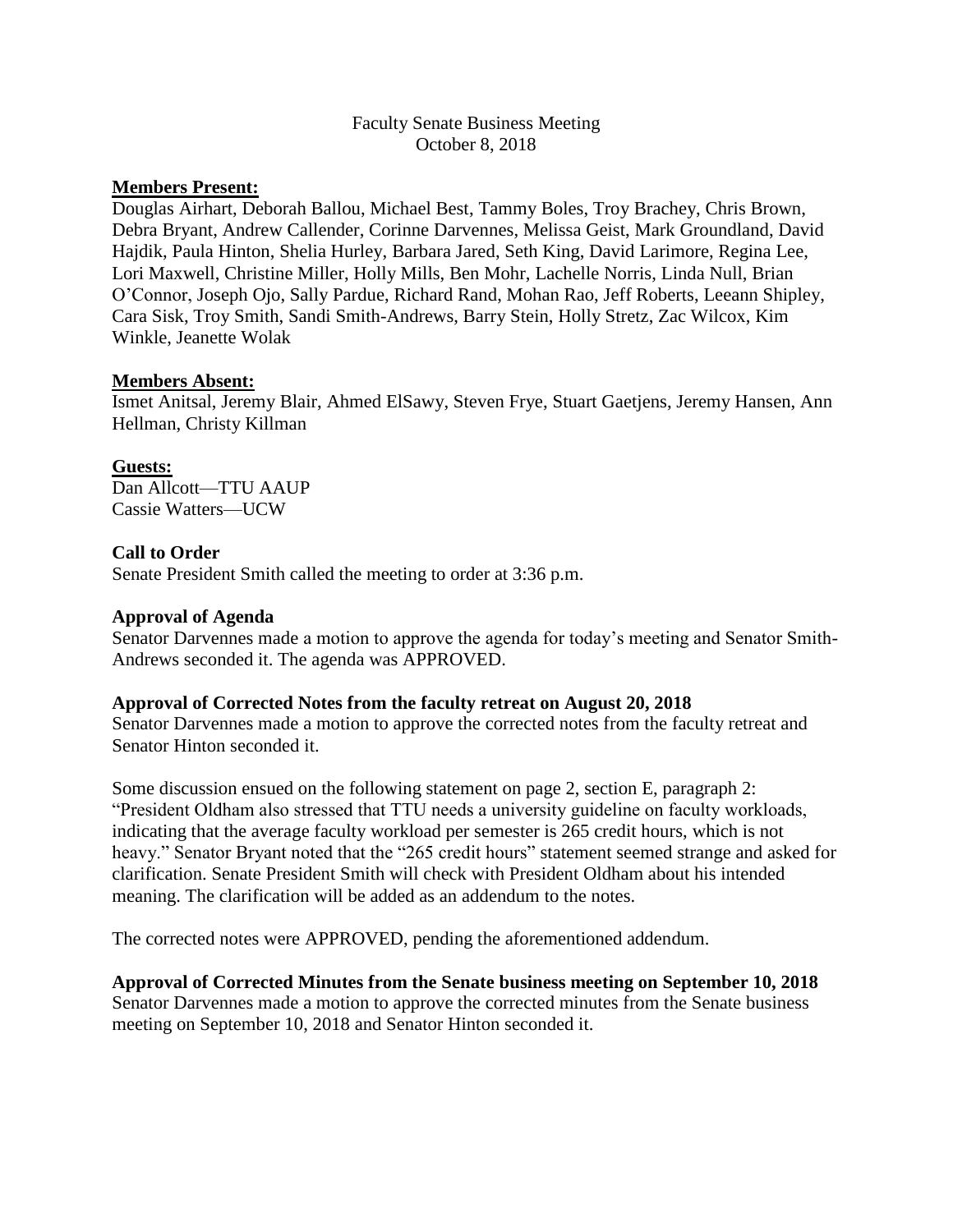Senator Stretz asked Senate President Smith to check with Vice President Johnson regarding his statement, "Graduate programs are up 44 students." He agreed to do so and any clarification will be reflected in the minutes.

The corrected minutes were APPROVED, pending clarification from VP Johnson.

**Approval of Notes from the Senate meeting with the President on September 24, 2018** Senator Hinton made a motion to approve the notes from the Senate meeting with the President on September 24, 2018 and Senator Darvennes seconded it.

Some discussion ensued on the dialogue regarding where the funds for promotion were coming from and when these funds began to be taken from the general university budget or from the total raise pool (from the past two years or the last eight years). Senate President Smith will ask for clarification from President Oldham. Senators suggested discussing this matter further with the President and recommending that promotion money not come out of the raise pool. It would be beneficial to secure documentation to show that promotion dollars have been taken from the raise pool beginning 3 years ago (including this year) and present this information to the President. Senate President Smith suggested that the topic of promotion funds and raises be a priority topic for discussion this academic year.

The notes from the September 24<sup>th</sup> Senate meeting with the President were APPROVED.

### **NEW BUSINESS**

A. Faculty Representative on the Board of Trustees

Senate President Smith thanked Senator Geist for serving on the Board of Trustees as the faculty representative. He also added that she has agreed to remain as the faculty representative until a new one is elected, to begin on July  $1<sup>st</sup>$ . An ad hoc selection committee will be formed at the last business meeting of the fall semester and the selection process will occur in January and February.

B. New Senator Orientation

Senate President Smith asked for an ad hoc committee to prepare a description of the basic structure of the Faculty Senate as well as other pertinent information for incoming senators. This information will be added to the Faculty Senate website by next April 2019. Senator Smith-Andrews agreed to Chair this committee. Other members include Senators Pardue, Wolak, Hinton, and O'Connor.

C. Class Attendance Policy

Senator Airhart announced that the class attendance policy will be coming to the Academic Council in the future and wanted input. Some discussion ensued on this topic. Most Senators considered that a class attendance policy should be determined at the local level, not university-wide. Policy 266 exists and states that if a faculty member is 15 minutes late, the class can leave. This statement is being removed. Senator Null clarified that Policy 266 is being modified because of the separation of Enrollment Management and Academic Affairs. Dr. Huo consulted with the Director of Military and Veterans Affairs and the Office of Disability Services to ensure that the policy continues to abide by law, especially with issues of absences relating to these offices.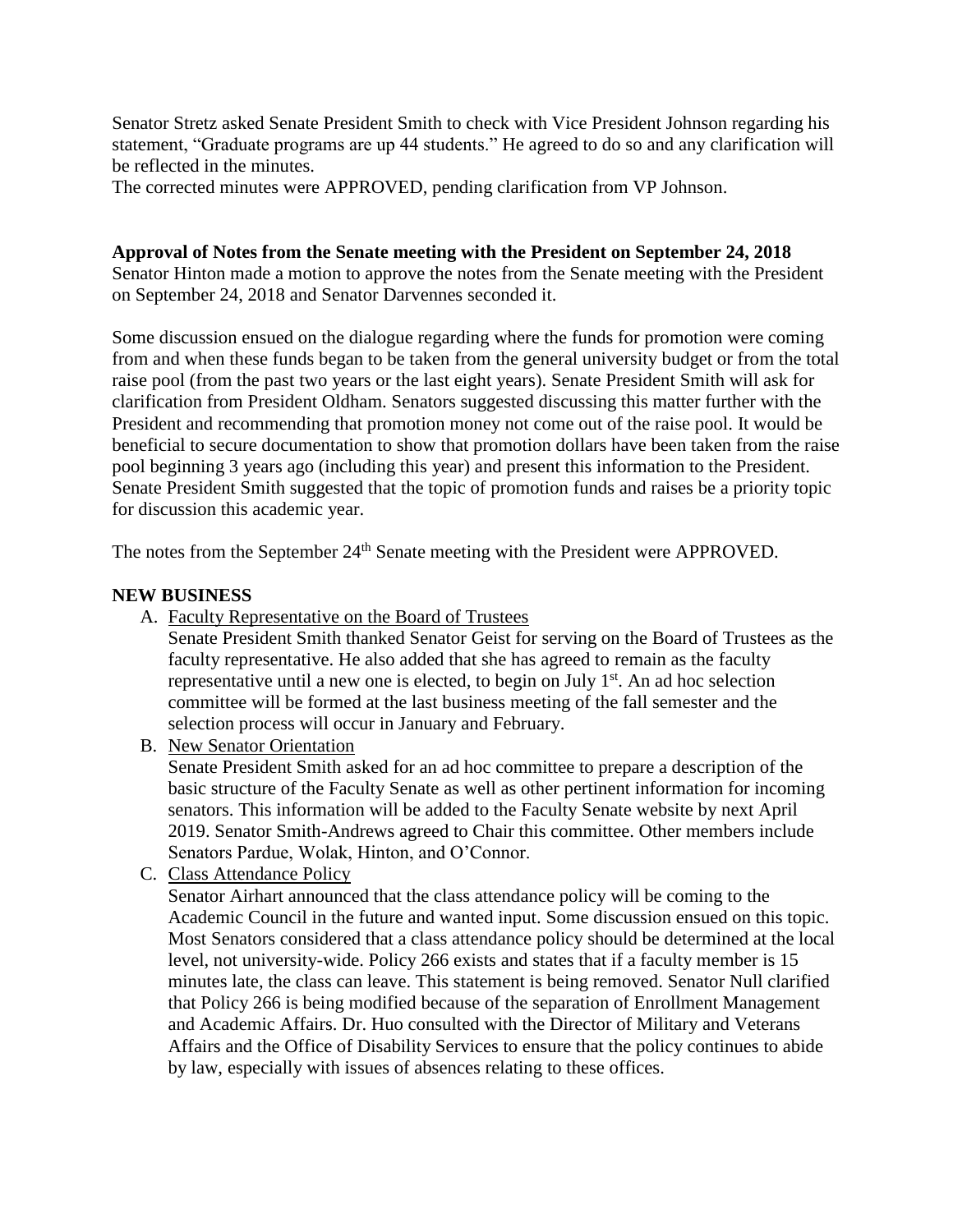# D. Possible Points of Collaboration with AAUP and UCW

Professor Dan Alcott, President of the TTU chapter of the AAUP, gave an overview of AAUP and offered some potential areas where AAUP and the Faculty Senate might work together. The TTU chapter holds monthly business meeting on topics ranging from tenure to shared governance to academic freedom that both members and non-members bring to their attention. Their website can be found at [www.tntech.edu/aaup.](http://www.tntech.edu/aaup) TTU has approximately 45 members this year. Some current discussion points include:

- the exclusion of AAUP and TEA representatives from the fall faculty meeting
- the faculty pay raise issue
- general advocacy
- explaining what AAUP is/does to the Board of Trustees
- disseminating the results of a faculty survey done in spring 2018

Ms. Cassie Watters, lead organizer for United Campus Workers, introduced her organization and shared the following websites:

- [www.govotetn.com](http://www.govotetn.com/) This resource allows users to see their registration status for voting and also lists the State Representatives and Senators of Tennessee.
- [www.capitol.tn.gov](http://www.capitol.tn.gov/) is the Tennessee General Assembly website.
- [www.ucw-cwa.org](http://www.ucw-cwa.org/) is the United Campus Workers, Tennessee's Higher Education Union website. One can join the union here.

She emphasized the importance of knowing local and State politicians and meeting with them. It is possible to designate a liaison to meet with politicians and inform them on faculty concerns and issues. The members of the UCW consider themselves as stewards of their institutions. The UCW is comprised of faculty, staff, student, and employees. Solidarity is vital to UCW. Ms. Watters suggested that UCW join forces with the Faculty Senate and AAUP to prepare for a possible post-tenure review policy and a fair raise plan (See handout). She announced a cookout on Centennial Plaza on October  $30<sup>th</sup>$ , sponsored by AAUP, UCW, and the TTU College Democrats club (See handout).

Senate President Smith made a few, follow-up comments. He urged the Faculty Senate to not be too diffuse and focus on 4 to 5 specific goals for the academic year. He noted that at the State level, issues are surfacing that will need attention, such as the threat to tenure. Different groups (Faculty Senate, AAUP, UCW) should come together at the local level to work on issues of common interest. He suggested long-range planning and being strategic are in the best interest of the Faculty Senate. He would also like statewide groups of higher education (TUFS, AAUP, UCW) to meet, discuss topics of common concern, and to strategize together. Faculty Senators expressed their support for working with other groups on campus and statewide. Professor Alcott added the importance of creating information about important topics, especially to counter faulty sources. Senate President Smith noted the different strengths of the Faculty Senate, AAUP, and UCW. Faculty Senate represents the entire TTU faculty at the local level. AAUP has connections with the national AAUP organization, which advocates for protecting academic freedom. UCW has incredible lobbying power that will be useful in the future.

Senator Ballou anticipated an issue that will need addressing in the very near future; that is, the disruptiveness of the internet. For example, some universities are offering online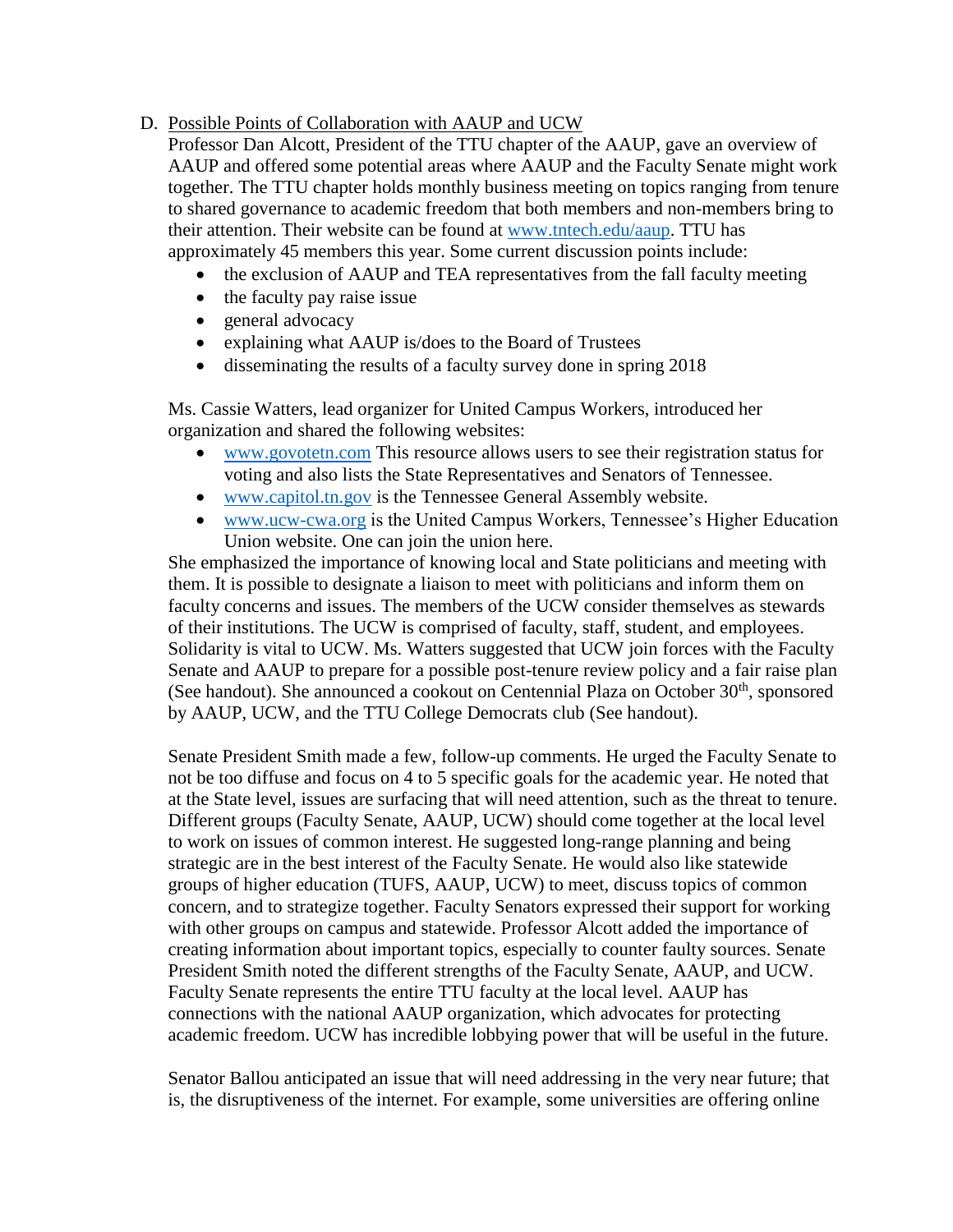courses for free. In addition, online courses have increasingly higher numbers of enrollment. Smaller institutions, such as TTU, will soon need to justify their existence.

E. Intellectual Property Policy

Senate President Smith distributed by e-mail two versions of the Intellectual Property Policy #732 (2016, a marked-up copy), an article entitled, "Who Owns Course Materials Prepared by a Teacher or Professor? The Application of Copyright Law to Teaching Materials in the Internet Age," a document on Works Made for Hire, and the TTU online contract. A lengthy discussion ensued. Faculty Senators expressed the following concerns:

- Associate Vice President for Online and Distance Education Patrick Wilson offers a stipend for developing online courses. In order to receive the stipend, faculty must sign over their intellectual property. The Deans must also approve these stipends. There are legal implications for these "work for hire" contracts that stipulate that no copyrightable materials may be used, including books. The Faculty Senate feels strongly that faculty members should not have to sign the "work for hire" contract in order to receive the stipend nor should new faculty members be forced to sign this contract during their orientation. To clarify, if this contract is signed, it is legal.
- E-campus courses are easier than those offered at TTU. This causes grade inflation and difficulties for students when they enroll in a follow-up course at TTU, one that they are unprepared to take.
- Historically, there was a TBR policy that stated that the profits for any production of intellectual property on university property that results in significant income will be shared between the developer and the university 50 / 50. Senators would like to see a revision of this policy at TTU, and a revision of the language of the current "work for hire" contracts at TTU.
- The Director of Online and Distance Education, Kimberly Godwin, has access to all online materials. This access is concerning to academic units and those who have developed these online courses. Furthermore, the enrollment caps for online courses continue to increase without consulting the faculty teaching these courses. There is currently no TTU policy to indicate the appropriate size of online courses. Best practices for online courses should be consulted with regard to issues like enrollment caps.
- Discussion ensued on Policy 732, the TTU Intellectual Property Policy. Senator Sisk referenced the Works Made for Hire document given to her by the University Counsel. Policy 732 has been presented to the Administrative Council and was not approved in its current version. The distributed, marked-up policy is not the current policy because it was withdrawn from Administrative Council last year; it was never approved. Senator Sisk asked the Faculty Senate for feedback regarding this policy. Faculty Senators made the following suggestions:
	- 1. Who struck out the key elements that safeguarded faculty's intellectual property?
	- 2. Remove the struck out items that protect faculty's intellectual property, such as scholarly works and course materials. Faculty should retain their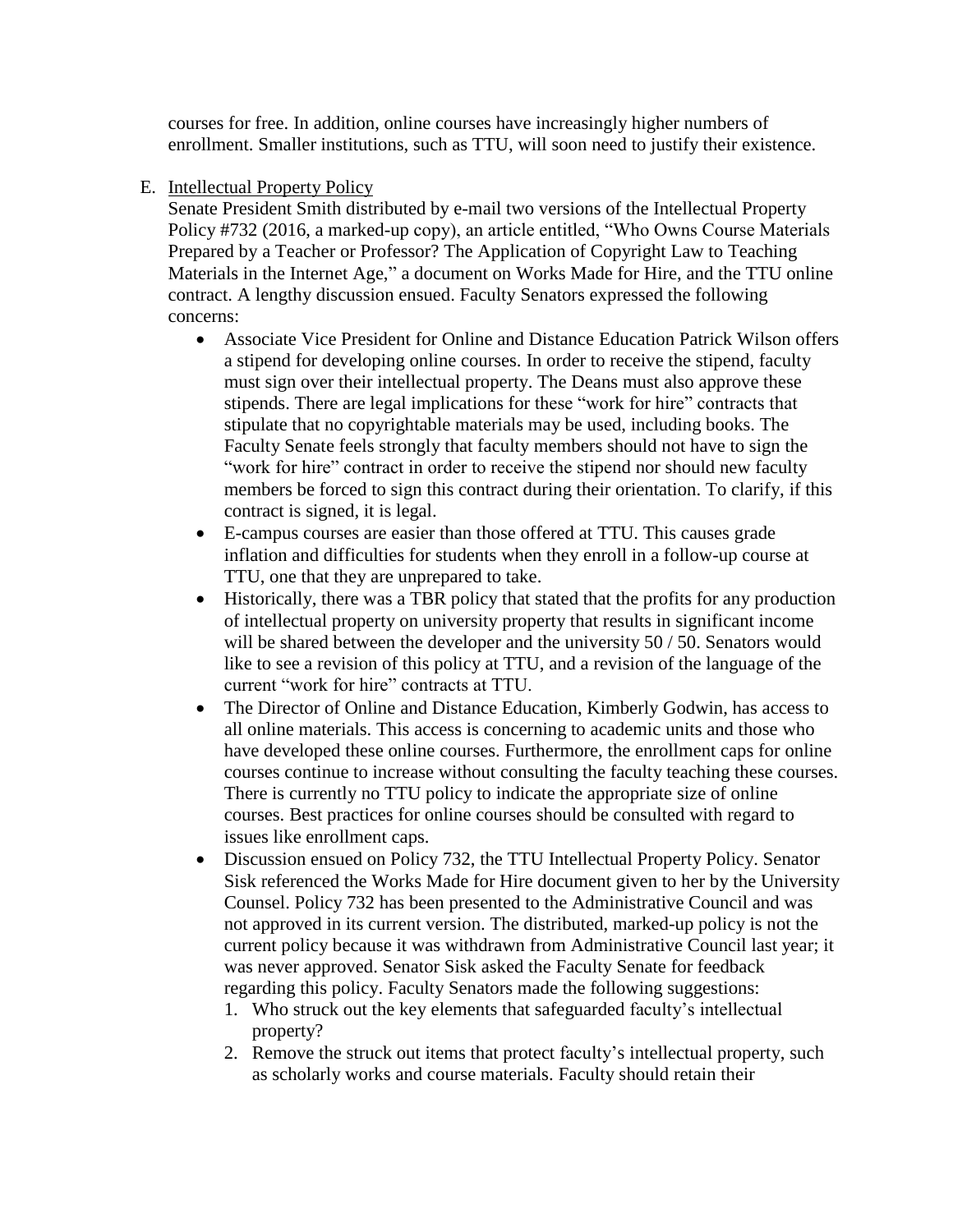intellectual property; the university should share in the profits if the institution contributed in the development of the intellectual property.

- 3. The Intellectual Property Policy should go to the Administrative Council and the Academic Council.
- 4. Faculty need to be able to sign away their copyright of their scholarly works to journals, for example, in order to publish.
- 5. Patent issues should also be addressed, especially taking into consideration the expertise of the faculty.
- 6. Make sure the contracts reflect what is stated in policy 732. New faculty should not be required to sign away their intellectual property.
- 7. Reach out to Sharon Holderman for her input.

Senator Smith-Andrews encouraged Faculty Senators to send her or Senator Sisk any further feedback on the Intellectual Property Policy.

# F. Gold Parking Ticket Lottery

TTU has raffled off 75 gold parking permits to students. This was done without consulting faculty nor the Parking Task Force that existed a few years ago. This raffle was done to appease students who were upset when they saw so many empty gold spaces at the beginning of the semester. Gold parking spaces were also taken away due to construction. Consequently, faculty have a hard time finding a parking spot, even if they have a gold permit. Senate President Smith would like to inform the President on this issue, especially considering the current construction landscape at the university. The Faculty Senators agreed. Policy 415 (Parking, Traffic, and Safety Enforcement) is under the purview of the Police Chief of TTU. It is currently under review. Faculty and Staff are feeling devalued when they see their pricey parking spaces taken by students. More information will be gathered for a future meeting.

G. Discussion of Priorities for this Academic Year

Senate President Smith proposed Faculty Senators send suggestions to add to the list of proposed priority items he previously sent by e-mail to him by Wednesday, October 17<sup>th</sup>. He will collate the new potential topics along with the ones he already sent and he will send the entire list of possible priorities to the Faculty Senators to select their top three (3) most pressing items for the Faculty Senate to tackle. He would like everyone to send their preferences to him at the Faculty Senate President e-mail address [\(facultysenatepres@tntech.edu\)](mailto:facultysenatepres@tntech.edu) before the next meeting with President Oldham, by October 29<sup>th</sup>.

The proposed priority matters for the Faculty Senate sent by e-mail and those that came up in today's business meeting include:

- 1. Untenurable faculty participation in Faculty Senate
- 2. Maternity rules
- 3. Study abroad
- 4. Environment (and cost) for international students
- 5. Faculty development programs / CITL
- 6. IDEA evaluations and tenured faculty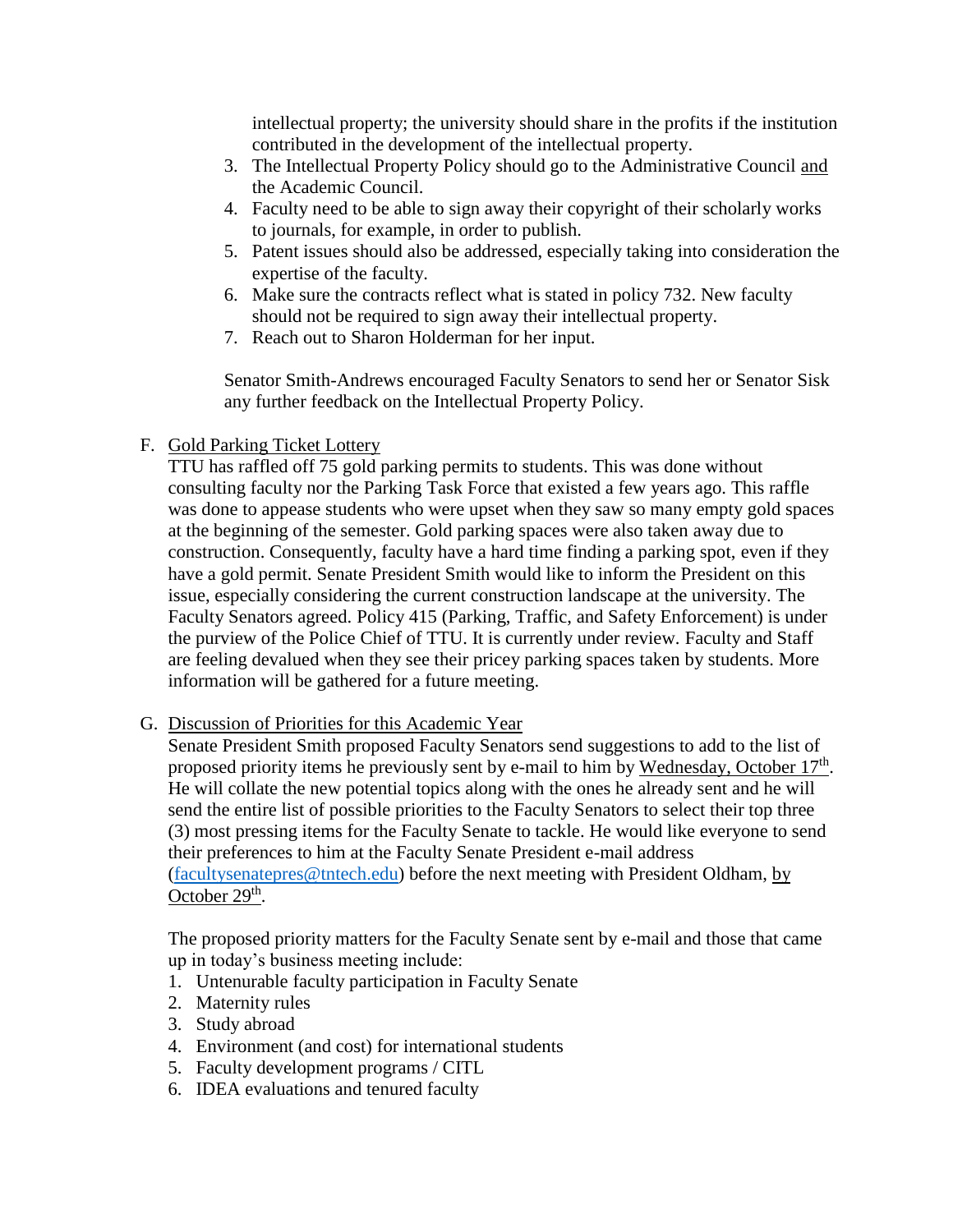- 7. Gender equity
- 8. Gold parking permits
- 9. Promotion funds and raises

# **OLD BUSINESS**

A. Gender Equity Study

Senate President Smith read the following e-mail he received from Senator Larimore and forwarded to the Faculty Senators:

"The faculty Senate requests an open and transparent analysis of faculty salaries be conducted by representatives of the university administration with full participation of representative members of the faculty Senate. The analysis should utilize the faculty developed and approved salary equity model to estimate a predicted salary for each faculty member. The model uses legitimate determinants of faculty pay previously approved by the faculty and administration. These legitimate factors include discipline, rank, years in rank, and performance evaluation history (for the last five years normalized by department chair). Salary targets (projections from the model) for all faculty members should be compared with their actual salaries. The discrepancies (differences between projected and actual salaries) should be analyzed for any association with gender, race, and age."

Senator Larimore moved this statement for approval as a resolution to be sent to the Provost and Senator Stein seconded it. Some discussion ensued. Senator Pardue asked that the original salary equitable model document be attached to the resolution.

The resolution was APPROVED, pending the attachment of the original salary equitable model document.

# **OTHER SUCH MATTERS**

Senate President Smith asked Faculty Senators to e-mail him discussion topics with the President, in addition to those that arose at today's business meeting: gold parking permit lottery and clarification regarding the faculty promotion money.

The meeting adjourned at 5:58 p.m.

Respectfully submitted,

Mark Groundland, Faculty Senate Secretary

Supporting documents:

- 1. 2016 copy of the TTU intellectual property policy
- 2. Marked-up copy of the TTU intellectual property policy
- 3. Article, "Who Owns Course materials…"
- 4. Works made for hire document
- 5. TTU online contract